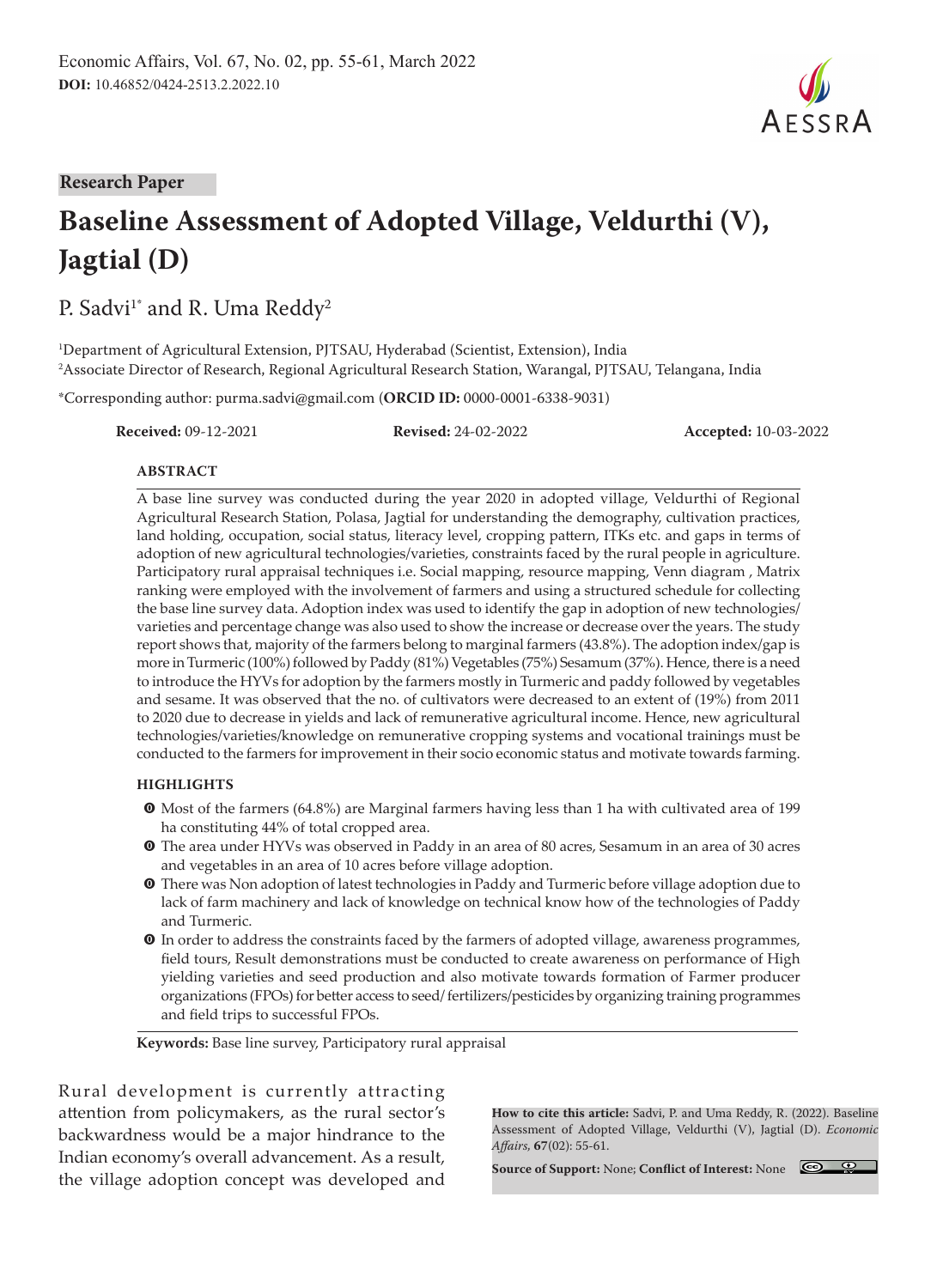implemented in a number of Indian states in order to re-energize the rural economy. Village Adoption is a notion that refers to a type of development strategy that is both reflexive and socially beneficial. It entails transitioning from thought to action. During action, critical self- and other-monitoring is carried out – in terms of development principles, development ethics, and current development policy. It must result in improvement in the local situations, refinement of a local practice, and betterment in the conditions of living of the people we are working with (NIRDPR, 2020). Village adoption is one of the most effective way of showcasing the benefit of improved crop practices through effective transfer of technology within the stipulated period of adoption (Shashi Bhushan Sandarshi & Tarunendu Singh, 2015). The socio-economic characteristics of the farmers are important for better policymaking decisions (Viswanatha Reddy, 2017). Farmers should be encouraged to use such labour-saving options instead of being burdened with the social objective of protecting rural employment and being denied access to new technology (Sudhakar Goud, 2017). At the micro level, classification of farmers might be of practical use for localized technological solutions and extension support (Rupak Goswami, 2014). Extensive efforts should be made to transfer integrated farming system technology among the farmers which is technically feasible but also economically viable in Bangladesh (Mazharul Anowa, 2015). On the basis of field survey, occupational structure in the village has been categorized into following types such as Cultivator, Labourer, Government job, private job, shopkeeper and others (Kirpa Ram, 2015). Farm implements possessed by the farmers. Pooled data depicts that majority of the farmers (58.33 per cent) owned the MB plough, 39.17 per cent of the farmers possessed wooden plough, seed cum fertilizer drill was owned by the 22.50 per cent of the farmers and 16.67 per cent of the farmers had Sprayer, Least percentage of farmers (1.67 per cent) possessed Bullock cart and none of the farmers possessed Tractor (Ananthnag, 2014). KVK Kamrup has taken initiative as a first step to adopt as a poultry (Vanraja) village with the expectation that the programme would be successful and ultimately improve the income and socio-economic condition of the farm households (Mazumder, 2015). There is a need of government assistance to promote the participation of farmers,

particularly female ones in agricultural training and workshop (Shalini Raghav, 2014).

 PRA is a way of learning from and with community members to investigate their need assessment, analyze and evaluate constraints and opportunities and find out priorities in the area of agriculture, small scale rural enterprises and any other social and economic development programs addressed to village development (Narinder Paul, 2014). The most distinguishing feature of PRA is its emphasis on participation. In this context, Before adopting the village a base line survey was conducted using PRA tools i.e. Social mapping, resource mapping, Venn diagram, Matrix ranking for understanding the demography, cultivation practices, land holding, occupation, social status, literacy level, cropping pattern, ITKs etc and gaps in terms of adoption of new agricultural technologies/varieties, constraints faced by the rural people in agriculture.

### **Objectives**

The major objective of the study is to conduct base line survey of the village by adopting techniques of PRA i.e. Social mapping, resource mapping, Venn diagram, Matrix ranking with the involvement of farmers and using a structured schedule for collecting the base line survey data for eliciting information on independent variables i.e. population, land holding, occupation, education, irrigation source, cropping pattern

### **Methodology**

Veldurthi village was selected for the present study. Survey Research design was employed for collecting the data. The primary data was collected from farmers (50 farmers) regarding the data i.e. cultivation of crops, resources, village institutions and infrastructure, constraints faced by the farmers in procuring seed, fertilizer, pesticides and in adoption of new agricultural technologies/varieties/ ITKs and source of seed/fertilizers/pesticides through Participatory rural approach technique through venn diagrams, social mapping , resource mapping and matrix ranking and secondary data was collected i.e. on land holding, cropping pattern, adoption of latest varieties, crop wise application of manures/fertilizers etc from village revenue and agriculture officials of Veldurthi village, Jagtial Mandal and district through a structured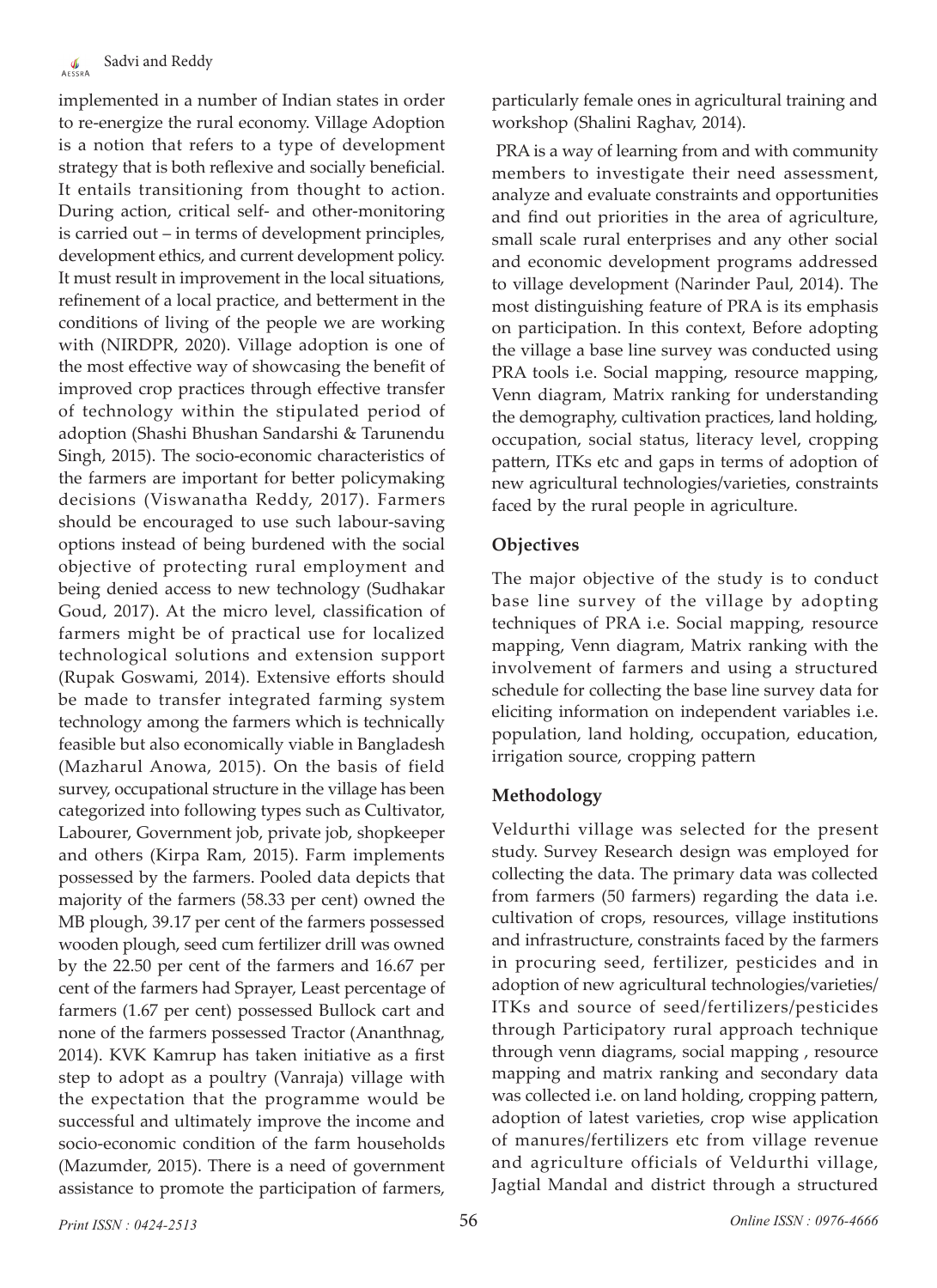schedule and adoption index was used to identify the gap in adoption of new technologies/varieties and percentage change was also used to show the increase or decrease over the years.

## **RESULTS AND DISCUSSION (The key findings of the base line survey were shown as detailed)**

## **(a) Location and approach**

The village is easily accessible in all the seasons. The village is well connected by the public transport system to the district head quarters i.e. (5 Km). The village is about 8 km from the research station thus the farmers can get easy access to the services of the research station in procuring the information related to inputs i.e. seed/fertilizer/pesticides. At a distance of 6 km National Highway No. 37 runs parallel to the region.

| S1.   |                                   | Distance from     |
|-------|-----------------------------------|-------------------|
| No.   | Item                              | the village (km)  |
| (i)   | Revenue division headquarters     | 5 km              |
| (ii)  | Mandal headquarters               | 5 km              |
| (iii) | District headquarters             | 5 km              |
| (iv)  | Primary health centre / Hospital  | $1.5 \text{ km}$  |
| (v)   | Post office / Telegraph office    | $1.5 \mathrm{km}$ |
| (vi)  | Railway station / RTC bus station | $5 \mathrm{km}$   |
| (vii) | All weather motorable road        | 5 km              |
|       | (viii) Primary / middle school    | 2 km              |
| (ix)  | High school / College             | 5 km              |
| (x)   | Godown / ware house               | 5 km              |
|       | Commercial bank / Regional Rural  |                   |
| (xi)  | Bank                              | 5 km              |
|       | Primary Agril. Co-op. Credit      |                   |
| (xii) | Society                           | 5 km              |
|       | (xiii) Agricultural market yard   | 5 km              |
|       | Any other important centre        |                   |
| (xiv) | (specify)                         | 5 km              |

## **(b) Population**

As per the survey no. of women were more in the village which indicates need for literacy programmes, self-employment programmes and vocational training programmes in the village.

|            | Population          | Number           |      | Percent               |  |
|------------|---------------------|------------------|------|-----------------------|--|
| Sl.<br>No. |                     | Census           | At   | increase /            |  |
|            |                     | <b>Year 2011</b> |      | present decrease over |  |
|            |                     |                  | 2020 | 2011                  |  |
| (1)        | Males               | 944              | 959  | 1.6%                  |  |
|            | (a) Adults          | 62               | 78   | 25.8%                 |  |
|            | (b) Children (below |                  |      |                       |  |
|            | 15 years)           | 866              | 881  | 1.73%                 |  |

|      | Sub-total           | 944  | 959  | 1.73%    |
|------|---------------------|------|------|----------|
| (11) | Females             | 930  | 1025 | $10.2\%$ |
|      | (a) Adults          | 94   | 103  | $9.57\%$ |
|      | (b) Children (below |      |      |          |
|      | 15 years)           | 836  | 922  | 10.28    |
|      | Sub-total           | 930  | 1025 | $10.2\%$ |
|      | <b>Grand Total</b>  | 1874 | 1984 | 5.86%    |

## **Sex ratio (Females per 1000 males)**



## **(a) Occupational distribution**

As per the survey no. of cultivators and other communities are 250 No.s in the village. Awareness programmes on crops, latest technologies, profitable cropping system , integrated farming systems coupled with IPM, INM may be conducted and also farmers has to be encouraged towards seed production, mechanization and IFS technologies.

| Sl.<br>No. | Particulars                         | <b>Census At</b><br>Year<br>2011 | present<br>2020 | Percent<br>increase /<br>decrease over<br>2011 |
|------------|-------------------------------------|----------------------------------|-----------------|------------------------------------------------|
| (i)        | No. of cultivators                  | 310                              | 250             | 19.35%                                         |
| (ii)       | No. of agricultural<br>labourers    | 87                               | 79              | 9.1%                                           |
| (iii)      | No. of non-<br>agricultural workers | 94                               | 102             | 8.51%                                          |
| (iv)       | Others                              | 1031                             | 1141            | 10.7%                                          |



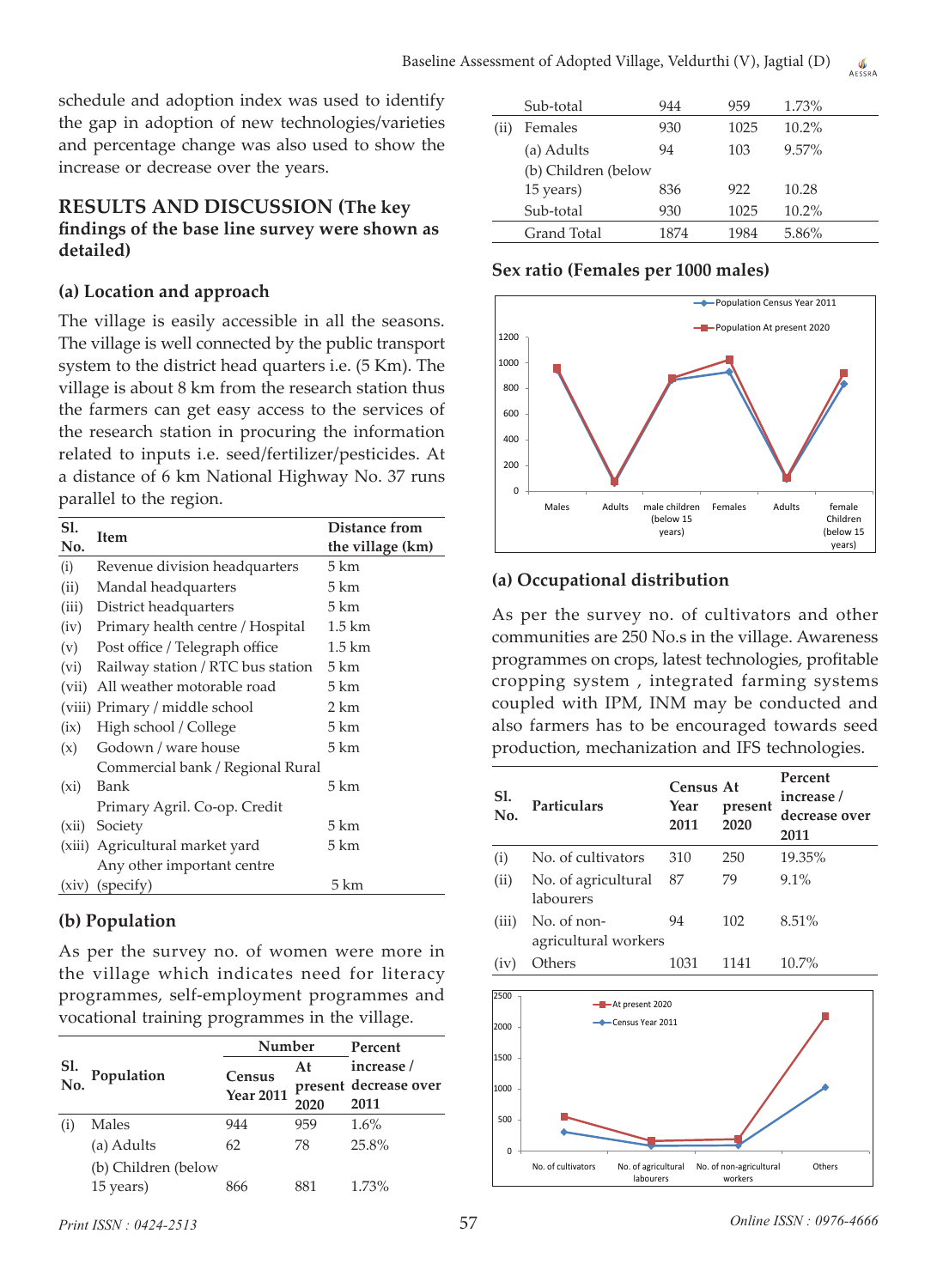## **(b) Structural distribution of holdings**

As per the survey marginal and small farmers are more in the village. Mostly the needs of marginal and small farmers expressed were:

- Need for training on improved HYVs & their characters.
- Plant protection and disease control measures.
- Awareness on weed management.

| SI.          | Farm size<br>No. (hectares) | Number | %tage to Area<br>total | (hectares) total | $\%$ tage to |
|--------------|-----------------------------|--------|------------------------|------------------|--------------|
| $\mathbf{i}$ | Less than<br>1.00           | 162    | 64.8                   | 198.8            | 43.8         |
| $\rm ii)$    | $1.00 - 2.00$               | 52     | 20.8                   | 151.2            | 33.4         |
| iii)         | $2.00 - 4.00$               | 33     | 13.2                   | 80               | 17.6         |
| iv)          | $4.00 - 6.00$               | 3      | 1.2                    | 23.04            | 5.09         |
| V)           | $6.00 - 8.00$               |        |                        |                  |              |
| $\rm{vi)}$   | $8.00 - 10.00$              |        |                        |                  |              |
|              | vii) Above $10.00 -$        |        |                        |                  |              |



## **(c) Land utilization (area in acres)**

| Sl.<br>No. | <b>Particulars</b>                                | Area in acres<br>Current year<br>2020 | Decade bac | lifference |
|------------|---------------------------------------------------|---------------------------------------|------------|------------|
| (i)        | Geographical area                                 | 1504.38                               | 1739       | 234.62     |
| (ii)       | Forests                                           | $\Omega$                              | $\Omega$   | 0          |
| (iii)      | Barren and uncultivable<br>land                   | 379.32                                | 737        | 357.68     |
| (iv)       | Land put to non-<br>agricultural use              | 0                                     | $\Omega$   | 0          |
| (v)        | Cultivable waste                                  | 0                                     | O          | O          |
|            | (vi) Permanent pastures and<br>other grazing land | $\mathbf{0}$                          | 0          | 0          |
| (vii)      | Land under misc. tree crops<br>and groves         | $\Omega$                              | 0          | 0          |
|            | (viii) Current fallow land                        | 0                                     | 0          | O          |
| (ix)       | Other fallow land                                 | $\Omega$                              | O          | 0          |
| (x)        | Net area sown                                     | 1128                                  | 1002       | 123        |
| (xi)       | Area sown more than once                          | 0                                     | 0          | 0          |
| (xii)      | Total cropped area                                | 1128                                  | 1002       | 126        |



#### **(d) Irrigation (Source – wise)**

| Sl.<br>No. | Source                   | Number | Area (acres)  |
|------------|--------------------------|--------|---------------|
| (i)        | Canals                   | 1      | $53.22^{1/2}$ |
| (ii)       | Tanks                    | 1      | 50            |
| (iii)      | Wells                    | 182    | 0             |
| (iv)       | Tube wells               | З      |               |
| (v)        | Others (Ponds)           | 2      | 0             |
|            | Total net area irrigated | 189    | 798           |
|            | Total area irrigated     |        | 1002          |

## **(e) Cropping pattern**

Paddy is cultivated in an area of 680 acres on an avaerage, Sesamum in 95 acres Turmeric + Maize + beans + chilli in 75 acres. Farmers are undertaking profitable cultivation of vegetables i.e. bottle gourd, brinjal, bhendi, lettuce, tomato etc as backyard and in agricultural lands in an area of 50 acres.

| Crop                                 | Kharif Rabi |          | Late Rabi/ Year<br>Summer round |    |
|--------------------------------------|-------------|----------|---------------------------------|----|
| Turmeric + Maize +<br>Beans + Chilli | 75          | $\Omega$ | 0                               |    |
| Paddy                                | 740         | 660      | $\Omega$                        | 0  |
| Sesamum                              | 0           | 0        | 95                              |    |
| Vegetables                           | O           | 0        | O                               | 50 |
| 800<br>600<br>400<br>200<br>$\Omega$ |             |          |                                 |    |
| Turmeric+maize                       | Paddy       | Sesamum  | Vegetables                      |    |

## **(f) Extent of area covered under HYV and Local varieties**

As per the survey, farmers are cultivating local varieties in all the crops. So, it is felt there is a need to replace the local varieties with high yielding varieties by organizing field days and awareness programmes.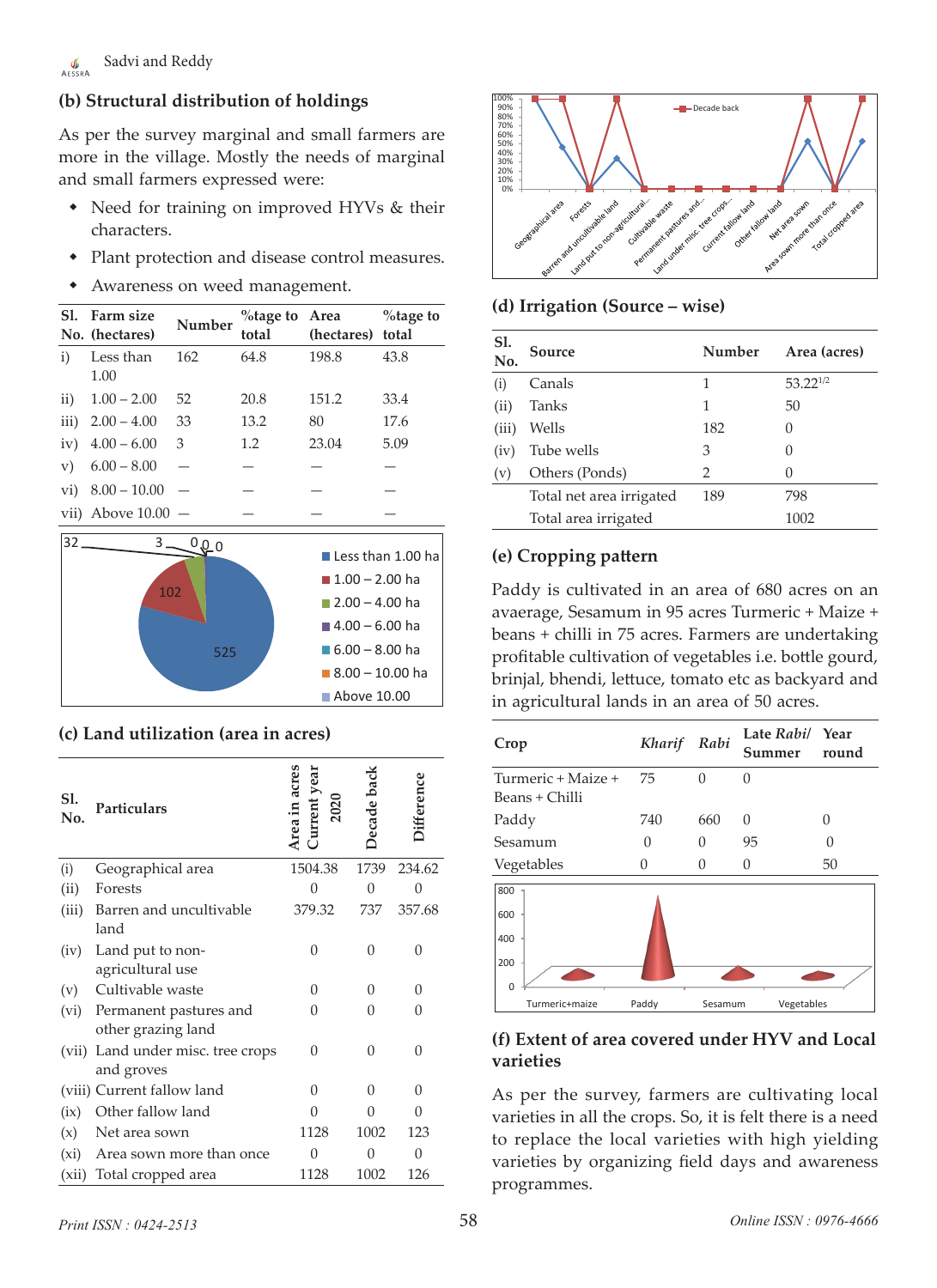The adoption index/gap is more in Turmeric (100%) followed by Paddy (81%) followed by vegetables (75%) followed by Sesamum (37%). Hence, there is a need to introduce the HYVs for adoption by the farmers in Turmeric and paddy mostly followed by vegetables and sesame.

| S1.<br>No.                             | Crop       | HYV<br>(acres) | Local<br>(acres)      | Adoption<br>index $\left(\% \right)$ |
|----------------------------------------|------------|----------------|-----------------------|--------------------------------------|
| 1                                      | Paddy      | 80             | 680                   | 81                                   |
| 2                                      | Turmeric   | $\Omega$       | 75                    | 100                                  |
| 3                                      | Sesamum    | 30             | 65                    | 37                                   |
| 4                                      | Vegetables | 10             | 40                    | 75                                   |
| 100%<br>80%<br>60%<br>40%<br>20%<br>0% |            |                |                       | Local(acres)<br>HYV(acres)           |
|                                        | Paddy      | Turmeric       | Vegetables<br>Sesamum |                                      |

## **(i) Manures and fertilizers**

#### **(g) Source from which HYV seed obtained**

| Crop     | <b>Agency / Institution</b>                       | Quantity<br>obtained | Area<br>covered |
|----------|---------------------------------------------------|----------------------|-----------------|
| Paddy    | RARS, Polasa, Jagtial,<br>Private traders Jagtial | 147 O                | 740 acres       |
| Turmeric | Previous seed                                     | 1600 O               | 75 acres        |
| Sesamum  | RARS, Polasa, Jagtial,<br>Private traders Jagtial | 52.5 kgs             | 95 acres        |
| Chilli   | Private Traders, Jagtial                          | $156$ kgs            | 12 acres        |

## **(h) Difficulties faced by the farmers in getting HYV seed**

- 1. Lack of Awareness on Source of Seed
- 2. High Cost of seeds

To overcome the constraints faced by the farmers awareness must be created on seed production aspects and take up seed production in the farmer fields and also motivate the farmers to form a society to cut down the cost on seeds, input cost and marketing cost etc.

|          | Manure                                                |                        |                  |             |                                  | Fertilizer  |                            |         |                   |
|----------|-------------------------------------------------------|------------------------|------------------|-------------|----------------------------------|-------------|----------------------------|---------|-------------------|
| Crop     |                                                       | N                      |                  | P           |                                  | $\mathbf K$ |                            |         | <b>Total cost</b> |
|          | Quantity                                              | Price                  | Quantity         | Price       | Quantity                         | Price       | Quantity                   | Price   |                   |
| Paddy    | Green manure 1600/acre<br>$20 \text{ kg}/\text{acre}$ |                        | (Urea)<br>2 bags | 268/<br>bag | (DAP)<br>2 bags                  | 1125/bag    | (MOP)<br>1 bag             | 850/bag | 5236              |
| Turmeric | 10 Tones<br>livestock<br>manure /acre                 | 500/50 kg bag (Urea)   | 3 bags           | 268/<br>Bag | <b>SSP</b><br>$(3 \text{ bags})$ | 300/bag     | (MOP)<br>2 bags            | 850/bag | 8404              |
| Maize    | 2 tonnes/acre                                         | 3000                   | (Urea)<br>3 bags | 268/<br>Bag | (DAP)<br>2 bags                  | 1125/bag    | (MOP)<br>2 bags            | 850/bag | 5243              |
| Sesamum  | $0.5$ tonnes /<br>acre                                | $500/50$ kg bag (Urea) | 1bag             | 268/<br>Bag | (DAP)<br>$1/2$ bag               | 300/bag     | (MOP)<br>$\frac{1}{2}$ bag | 850/bag | 7093              |
| Chilli   | 10 Tones<br>livestock<br>manure                       | 3000/tractor<br>load   | (Urea)<br>1 bag  | 268/bag     | (DAP)<br>1 bag                   | 1125/bag    | (MOP)<br>1 bag             | 850/bag | 5243              |

## **(j) Indigenous Technical Knowledge adopted for plant protection, if any**

| Crop  | ITK                                                                                                                                                                            | Acreage  |
|-------|--------------------------------------------------------------------------------------------------------------------------------------------------------------------------------|----------|
| Maize | Tying of old/ used sarees and nets for monkeys and wild boars problem.<br>Installing locally made noice making fans and sounding mikes that makes noice to<br>avoid wild boars | 50 acres |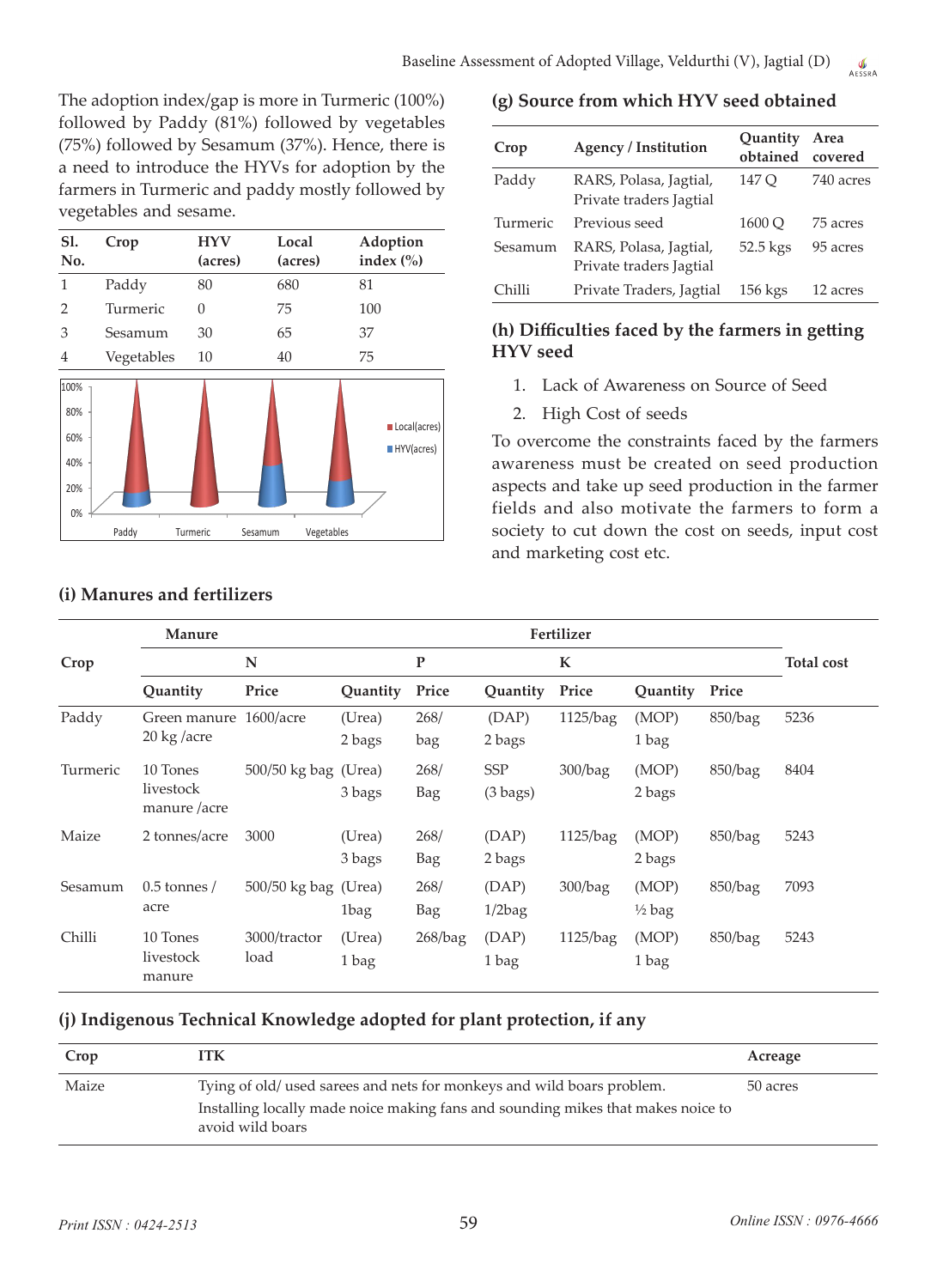|  |  |  |  |  |  | (k) Survey on Constraints faced by the farmers |
|--|--|--|--|--|--|------------------------------------------------|
|--|--|--|--|--|--|------------------------------------------------|

| Sl.<br>No. | Seed                                                         | <b>Adoption Of Farm</b><br>Mechanization            | <b>Institutional</b><br>Credit | <b>Plant Protection</b><br><b>Chemicals</b>              | <b>Adoption of New</b><br>Technologies/Varieties                                   |
|------------|--------------------------------------------------------------|-----------------------------------------------------|--------------------------------|----------------------------------------------------------|------------------------------------------------------------------------------------|
|            | High Cost                                                    | Low income of the<br>farmers                        | Low income of<br>farmers       | <b>High Cost</b>                                         | Lack of awareness on the<br>technical knowhow of<br>technologies/varieties         |
| 2          | Lack of<br>awareness on<br>proper chemical<br>to be sprayed. | Lack of awareness<br>of farmers on<br>mechanization | High rate of<br>interest       | Lack of awareness on<br>proper chemical to be<br>sprayed | Lack of access to quality<br>HYV seed                                              |
| 3          |                                                              | Small holdings                                      | Non repayment<br>capacity      |                                                          | Fear of failure of technology                                                      |
| 4          |                                                              | Lack of availability of<br>the machinery            | Fear of crop<br>failure        |                                                          | Lack of availability of the<br>farm machinery for adopting<br>the new technologies |
| 5          |                                                              | Lack of knowledge on<br>operating the machinery     |                                |                                                          |                                                                                    |

# **CONCLUSION**

As per the study it is concluded that base line survey plays a crucial role in planning the village adoption programme as the data regarding the farmers living in the village can be obtained in all the aspects i.e. population statistics, education, farm size, cropping pattern, source of agricultural inputs etc. By collecting these information before planning a village for development the initial scenario of the village can be obtained and it will be useful to evaluate the socio economic condition of the village after completion of the village adoption programme. By the study it is indicated that farmers are cultivating traditional varieties in all the major crops of the village i.e. Paddy, Turmeric, Sesamum and vegetables and farmers are facing difficulty in procuring seed/ fertilizers/pesticides. In order to address these issues, awareness programmes, field tours, Result demonstrations must be conducted to create awareness on performance of High yielding varieties and seed production and also motivate towards formation of Farmer producer organizations(FPOs) for better access to seed/ fertilizers/pesticides by organizing training programmes and field trips to successful FPOs.

## **Limitations**

- The success of the village adoption programme depends on the people's participation. Hence at every stage village people should be involved.
- Implementing the village adoption plan within

a period of 3 years so as to have socio-economic impact on the lives of the village community is quite challenging.

## **FUTURE STUDIES**

- To study on enhancement of adoption of latest technologies in agriculture in adopted village among the small and marginal **far**mers.
- To study the factors influencing the farmers in shifting towards adoption of new technologies in adopted village.
- To study the strengthening of the farmer producer organizations through digitization in adopted villages.

## **REFERENCES**

- Ananthnag, K., Mahatab Ali, K. and Vinaya Kumar, H.M. 2014. A Study on Socio Economic Status of Farmers Practicing Organic Farming in Eastern Dry Zone of Karnataka, *Online J. BioSci. and Informatics*, **1**(2): 75-82.
- Goswami, R., Chatterjee, S. and Prasad, B. Farm types and their economic characterization in complex agroecosystems for informed extension intervention: study from coastal West Bengal, India, *Agric. Food and Econ.*, *a Springer Open J.,* **2**(5): 1-24.
- http://nirdpr.org.in/nird\_docs/sb/doc6.pdf
- https://www.researchgate.net/publication/271530707\_ Participatory\_Rural\_Appraisal\_PRA\_report\_of\_Village\_ Kursari\_Tehsil\_Bhaderwah\_District\_Doda\_JK
- Kirpa Ram, 2015. Socio-economic Analysis (A Case Study of Village Chaudhariwali), *Int. J. Res. and Scientific Innovation*, **2**(12) : 61-65.